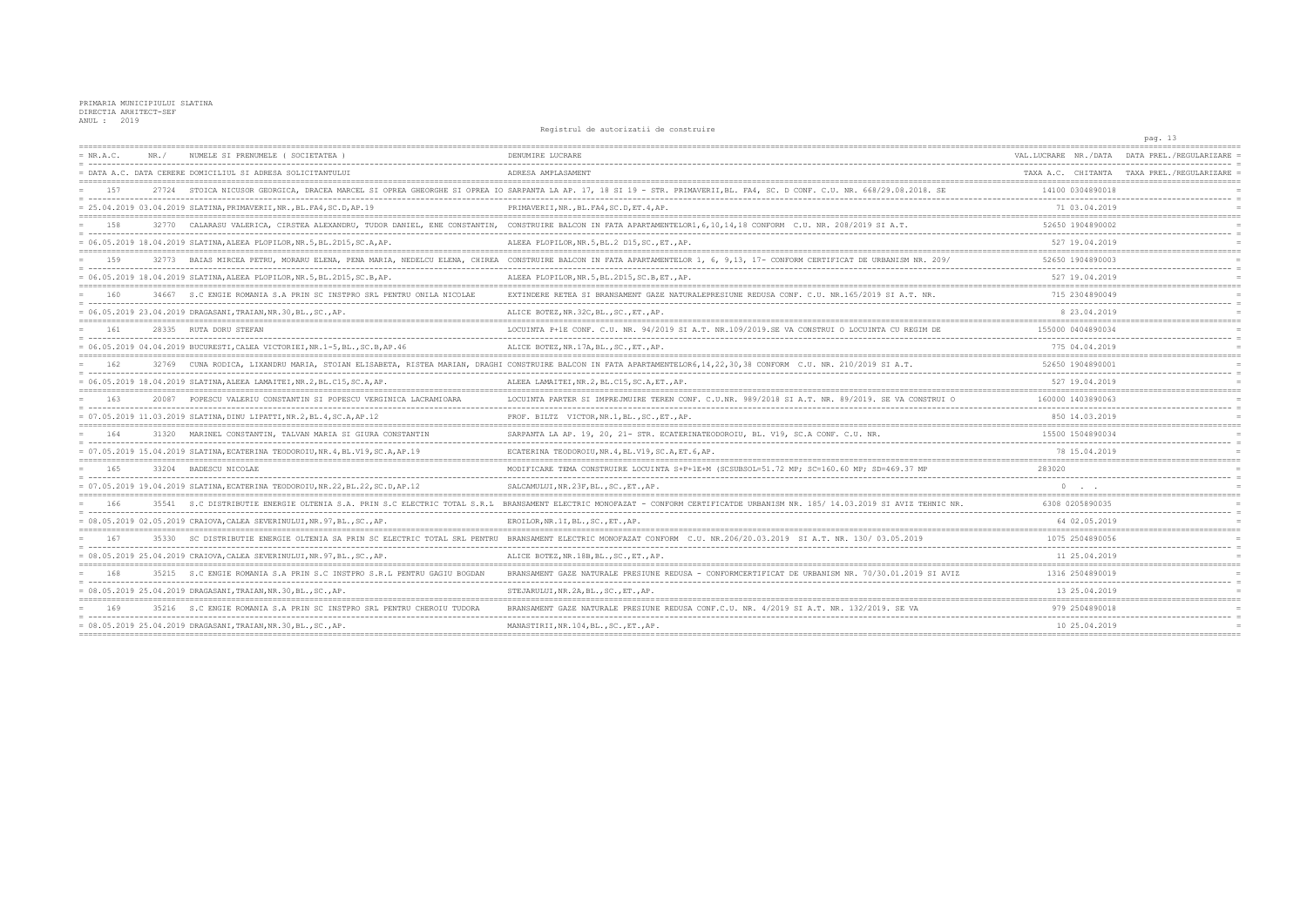|             |       |                                                                                                                                      | ncylclul uc uucolluucil uc comoclull                                                                |                      | pag. 14                                    |
|-------------|-------|--------------------------------------------------------------------------------------------------------------------------------------|-----------------------------------------------------------------------------------------------------|----------------------|--------------------------------------------|
| $= NR.A.C.$ | NR. / | NUMELE SI PRENUMELE ( SOCIETATEA )                                                                                                   | DENUMIRE LUCRARE                                                                                    | VAL.LUCRARE NR./DATA | DATA PREL./REGULARIZARE                    |
|             |       | = DATA A.C. DATA CERERE DOMICILIUL SI ADRESA SOLICITANTULUI                                                                          | ADRESA AMPLASAMENT                                                                                  |                      | TAXA A.C. CHITANTA TAXA PREL./REGULARIZARE |
| 170         | 35213 | ENGIE ROMANIA S.A PRIN S.C INSTPRO S.R.L PENTRU DUMITRESCU VIRGIL                                                                    | BRANSAMENT GAZE NATURALE CONFORM CU 30/2019 SI AT127/2019                                           | 856 2504890020       |                                            |
|             |       | = 08.05.2019 25.04.2019 DRAGASANI, TRAIAN, NR.30, BL., SC., AP.                                                                      | ALICE BOTEZ, NR. 6A, BL., SC., ET., AP.                                                             | 9 25.04.2019         |                                            |
| 171         |       | 34118 ENGIE ROMANIA SA PRIN SC INSTPRO SRL PENTRU BARBULESCU DAN                                                                     | BRANSAMENT GAZE NATURALE CONFORM C.U. NR. 68/2019SI A.T. NR. 120/2019, CU RESPECTAREA CONDITIILOR   | 722 2204890035       |                                            |
|             |       | = 08.05.2019 22.04.2019 DRAGASANI, TRAIAN, NR.30, BL., SC., AP.                                                                      | PROFESOR MIRCEA BOTEZ, NR. 30, BL., SC., ET., AP.                                                   | 8 22,04.2019         |                                            |
| 172         |       | 34115 S.C ENGIE ROMANIA S.A PRIN S.C INSTPRO S.R.L PENTRU NITU LUCIAN                                                                | BRANSAMENT GAZE NATURALE PRESIUNE REDUSA - CONFORMCERTIFICAT DE URBANISM NR. 8/ 07.01.2019 SI AVIZ  | 1003 2204890033      |                                            |
|             |       | = 08.05.2019 22.04.2019 DRAGASANI,TRAIAN,NR.30,BL.,SC.,AP.                                                                           | TUDOR VLADIMIRESCU, NR. 94, BL., SC., ET., AP.                                                      | 10 22.04.2019        |                                            |
| 173         |       | 34114 ENGIE ROMANIA S.A PRIN S.C INSTPRO S.R.L PENTRU MIU ALIN VALENTIN                                                              | BRANSAMENT GAZE NATURALE CONFORM CU 77/2019 SI AT125/2019                                           | 781 2204890036       |                                            |
|             |       | = 08.05.2019 22.04.2019 DRAGASANI, TRAIAN, NR.30, BL., SC., AP                                                                       | STEJARULUI, NR. 88C, BL., SC., ET., AP.                                                             | 8 22.04.2019         |                                            |
| 174         |       | 34117 ENGIE ROMANIA S.A PRIN S.C INSTPRO S.R.L PENTRU DRAGOMIR MARIN TIBER BRANSAMENT GAZE NATURALE CONFORM CU 27/2019 SI AT126/2019 |                                                                                                     | 857 2204890034       |                                            |
|             |       | = 08.05.2019 22.04.2019 DRAGASANI,TRAIAN,NR.30,BL.,SC.,AP.                                                                           | PROF MIRCEA BOTEZ, NR. 9, BL., SC., ET., AP.                                                        | 9 22.04.2019         |                                            |
| 175         |       | 27081 BUICESCU MIHAI RADU                                                                                                            | MODIFICARE TEMA CONSTRUIRE GARAJ PARTER SC=134.90MP, CONFORM AC NR.174/18.04.2018 ( STRADA          | 70515                |                                            |
|             |       | = 09.05.2019 02.04.2019 SLATINA, MANASTIREA CLOCOCIOV, NR.30, BL., SC., AP.                                                          | MANASTIREA CLOCOCIOV, NR.30, BL., SC., ET., AP.                                                     |                      |                                            |
| 176         |       | 35147 GUINEA ANA MARIA                                                                                                               | IMPREJMUIRE TEREN CONFORM C.U. NR. 230/27.03.2019                                                   | 3000 2504890009      |                                            |
|             |       | = 09.05.2019 25.04.2019 SLATINA, PITESTI, NR.56A, BL., SC., AP.                                                                      | PROF. MIRCEA BOTEZ, NR. 4A, BL., SC., ET., AP.                                                      | 30 25.04.2019        |                                            |
| 177         |       | 31161 PREDA CONSTANTINA CRISTINA                                                                                                     | CONSTRUIRE ANEXA (FOISOR DIN LEMN) SI IMPREJMUIRETEREN - CONFORM CERTIFICAT DE URBANISM NR. 966/    | 30000 1504890019     |                                            |
|             |       | = 09.05.2019 15.04.2019 SLATINA, ALEEA CAZARMII, NR.3, BL.4, SC.A, AP.2                                                              | THEODOR BURCA, NR. 14A, BL., SC., ET., AP.                                                          | 200 15.04.2019       |                                            |
| 178         |       | 33509 S.C. PIRELLI TYRES ROMANIA S.R.L. REPREZ. PRIN GHEORGHE ADELA                                                                  | MODIFICARE DE TEMA LA AC NR. 585/2017- CLADIRE121- MIXARE SI ORGANIZARE DE SANTIER CONF. C.U.       | 11780142             |                                            |
|             |       | = 13.05.2019 19.04.2019 SLATINA, DRAGANESTI, NR.35, BL., SC., AP.                                                                    | DRAGANESTI, NR. 35, BL., SC., ET., AP.                                                              | 121693 18.04.2019    |                                            |
| 179         |       | 36683 S.C ENGIE ROMANIA S.A PRIN S.C INSTPRO S.R.L PENTRU BACEANU DANIEL                                                             | BRANSAMENT GAZE NATURALE PRESIUNE REDUSA- CONFORMCERTIFICAT DE URBANISM NR. 192/ 14.03.2019 SI AVIZ | 1597 0605890010      |                                            |
|             |       | = 13.05.2019 07.05.2019 DRAGASANI, TRAIAN, NR.30, BL., SC., AP.                                                                      | AGRICULTORULUI, NR.55, BL., SC., ET., AP.                                                           | 16 06.05.2019        |                                            |
| 180         | 35827 | DISTRIBUTIE ENERGIE OLTENIA SA PRIN SC. GLOBAL SERV ELIN. SRL PENTRU CONFORM AVIZE SI ACORDURI OBTINUTE                              |                                                                                                     | 6350 0305890014      |                                            |
|             |       | = 13.05.2019 03.05.2019 CRAIOVA, CALEA SEVERINULUI, NR.97, BL., SC., AP.                                                             | CIREASOV, NR. 20, BL., SC., ET., AP.                                                                | 63 03.05.2019        |                                            |
| 181         |       | 36305 RADU FLORIN                                                                                                                    | LOCUINTA PARTER SI IMPREJMUIRE CONFORM C.U. NR.563/17.07.2018 SI A.T. NR. 134/07.05.2019            | 158500 0605890026    |                                            |
|             |       | = 14.05.2019 06.05.2019 MOVILENI, PRINCIPALA, NR.337, BL., SC., AP.                                                                  | EROILOR, NR.1I, BL., SC., ET., AP.                                                                  | 850 06.05.2019       |                                            |
|             |       | 35418 SC ALRO SA REPREZ. GHEORGHE DOBRA                                                                                              | MODERNIZARE FATADE CLADIRI EXISTENTE - C76,C77(CLADIRI STATIE FILTRE SI POMPE), CONFORM CU          | 150000<br>179585     |                                            |
|             |       | = 14.05.2019 02.05.2019 SLATINA, PITESTI, NR.116, BL., SC., AP.                                                                      | PITESTI, NR.116, BL., SC., ET., AP.                                                                 | 1500 18.04.2919      |                                            |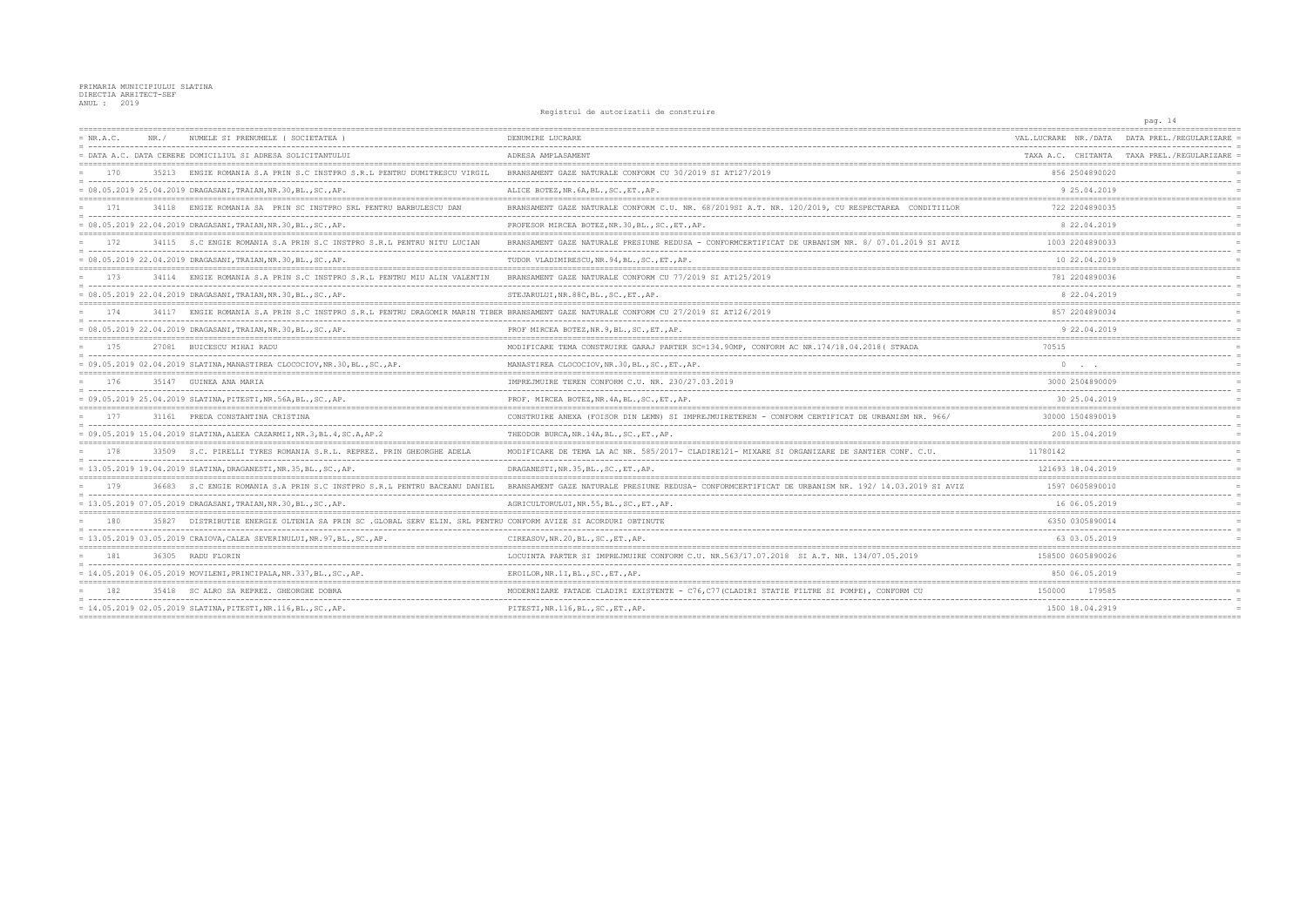|             |       |                                                                               | nographed do ducorreducte do construito                                                           |                                          | pag. 15                                    |
|-------------|-------|-------------------------------------------------------------------------------|---------------------------------------------------------------------------------------------------|------------------------------------------|--------------------------------------------|
| $= NR.A.C.$ | NR. / | NUMELE SI PRENUMELE (SOCIETATEA)                                              | DENUMIRE LUCRARE                                                                                  | VAL.LUCRARE NR./DATA                     | DATA PREL./REGULARIZARE                    |
|             |       | = DATA A.C. DATA CERERE DOMICILIUL SI ADRESA SOLICITANTULUI                   | ADRESA AMPLASAMENT                                                                                |                                          | TAXA A.C. CHITANTA TAXA PREL./REGULARIZARE |
| 183         |       | 35015 SC KEWALEX BIO KAFFE SRL REP.NITA ELENA                                 | AMPLASARE FIRMA LUMINOASA CONFORM CU 215/2019                                                     | 1000 2304890024                          |                                            |
|             |       | = 14.05.2019 24.04.2019 VERGULEASA, PRINCIPALA, NR.22, BL., SC., AP.          | CORNISEI, NR. 10, BL. FA3, SC. 5, ET. P, AP.                                                      | 16 24.04.2019                            |                                            |
| 184         |       | 34792 TUDOR VIORICA                                                           | SCHIMBARE TEMA DE PROIECTARE - CONSTRUIRE LOCUINTAP+M SI IMPREJMUIRE CONF. C.U. NR.982/2018, A.C. | 11900 0905890010                         |                                            |
|             |       | = 14.05.2019 24.04.2019 SLATINA, MANASTIRII, NR.5, BL.17, SC.C, AP.10         | BANULUI, NR.3, BL., SC., ET., AP.                                                                 | 60 09.05.2019                            |                                            |
| 185         |       | 35474 IAGARU CORNELIA ELENA, IAGARU GHEORGHE                                  | LOCUINTA P+M SI ANEXA P CONF.C.U. NR. 117/2019 SIA.T. NR. 133/2019. SE VA REALIZA O LOCUINTA CU   | 303905 0205890026                        |                                            |
|             |       | = 14.05.2019 02.05.2019 SLATINA, CORNISEI, NR.5, BL.GA4, SC.A, AP.64          | ZORLEASCA, NR. 41D, BL., SC., ET., AP.                                                            | 1520 02.05.2019                          |                                            |
| 186         |       | 37812 SC SEKBOR STAR SRL REPREZ. BECHEANU LUCIAN                              | AMENAJARE TERASA SEZONIERA CU CARACTER PROVIZORIUCONF. C.U. NR. 287/2019 SI A.T. NR.142/2019.     | 8500 0905890042                          |                                            |
|             |       | = 14.05.2019 09.05.2019 CRAIOVA, ALEEA MAGNOLIEI, NR.4, BL.157D, SC.1, AP.8   | VAILOR, NR. 22B, BL., SC., ET., AP.                                                               | 135 09.05.2019                           |                                            |
| 187         |       | 37103 NEAGOE VALENTIN MARIAN NEAGOE CORINA ALEXANDRA                          | LOCUINTA CONFORM C.U. NR. 197/18.03.2019 SI A.T.NR. 136/08.05.2019                                | 95000 0705890042                         |                                            |
|             |       | = 16.05.2019 07.05.2019 SLATINA, B-DUL A.I. CUZA, NR.28, BL.CAM4, SC.B, AP.11 | MANASTIRII, NR.138A, BL., SC., ET., AP.                                                           | 405 07.05.2019                           |                                            |
| 188         |       | 36962 SC PIRELLI TYRES ROMANIA SRL REPREZ. NEAGU CRISTIAN                     | AMENAJARE PARCARE IN INCINTA, CONFORM CUNR.141/25.02.2019                                         | 450000<br>OP A185                        |                                            |
|             |       | $= 16.05.2019 07.05.2019 SLATINA, DRAGANESTI, NR.35, BL., SC., AP.$           | DRAGANESTI, NR. 35, BL., SC., ET., AP.                                                            | 4500 25.04.2019                          |                                            |
| 189         | 37067 | STANCIU IONICA CATALIN SI STANCIU TATIANA                                     | CONSTRUIRE LOCUINTA P + E SI IMPREJMUIRE TEREN-CONFORM CERTIFICAT DE URBANISM NR. 224/ 27.03.2019 | 180000 0705890045                        |                                            |
|             |       | = 16.05.2019 07.05.2019 SLATINA, EUGEN IONESCU, NR.10, BL.C3, SC.C, AP.6      | GRIGORE ALEXANDRESCU, NR.51G, BL., SC., ET., AP.                                                  | 950 07.05.2019                           |                                            |
|             |       | 37221 S.C. WAGRAMER TERMO 2000 SRL PRIN RECTIF IMPEX SRL                      | ALIMENTARE CU ENERGIE ELECTRICA-INSTALATIEELECTRICA DE UTILIZARE DEPOZIT +ATELIER                 | 25000 0605890043                         |                                            |
|             |       | $= 16.05.2019 08.05.2019 SLATINA, PACII, NR.8, BL.8, SC.A, AP.2$              | DEPOZITELOR, NR.14, BL., SC., ET., AP.                                                            | 250 06.05.2019                           |                                            |
| 191         |       | 28634 MARCU LIVIU SORIN SI MARCU LEANCA MARIANA                               | LOCUINTA PARTER SI IMPREJMUIRE TEREN ( CU GARAJINCLUS IN LOCUINTA) CONF. C.U. NR. 100/2019 SI     | 350500 0504890022                        |                                            |
|             |       | $= 16.05.2019 05.04.2019 SLATINA, GAROFITEI, NR.6, BL.6AB, SC.A, AP.5$        | REGELE FERDINAND, NR. 6, BL., SC., ET., AP.                                                       | 1853 05.04.2019                          |                                            |
| 192         |       | 37102 DRAGAN IONUT DANIEL SI DRAGAN ELENA MADALINA                            | LOCUINTA P+1E SI IMPREJMUIRE TEREN CONF. C.U. NR.225/2019 SI A.T. NR. 141/2019. SE VA REALIZA O   | 180000 0705890029                        |                                            |
|             |       | = 16.05.2019 07.05.2019 VALCELE, DISPENSARULUI, NR.41, BL., SC., AP.          | GRIGORE ALEXANDRESCU, NR.51F, BL., SC., ET., AP.                                                  | 950 07.05.2019                           |                                            |
| 193         |       | 36682 ENGIE ROMANIA S.A PRIN S.C INSTPRO S.R.L PENTRU IONESCU ILINCA          | BRANSAMENT GAZE NATURALE CONFORM CU 65/2019 SI AT145/2019                                         | 779 0605890011                           |                                            |
|             |       | = 16.05.2019 07.05.2019 DRAGASANI,TRAIAN,NR.30,BL.,SC.,AP.                    | CUZA VODA, NR.56A, BL., SC., ET., AP.                                                             | 8 06.05.2019                             |                                            |
| 194         | 38251 | ENGIE ROMANIA SA PRIN SC INSTPRO SRL PENTRU GRADINITA CU PROGRAM              | NOR BRANSAMENT GAZE NATURALE PRESIUNE MEDIE - CONFORMC.U. NR. 1016/2018 SI A.T. NR. 144/2019.     | 761 0905890028                           |                                            |
|             |       | = 16.05.2019 10.05.2019 DRAGASANI,TRAIAN,NR.30,BL.,SC.,AP.                    | PODGORIILOR, NR.16, BL., SC., ET., AP.                                                            | 8 09.05.2019                             |                                            |
| 195         | 38741 | ENGIE ROMANIA SA PRIN SC INSTPRO SRL PENTRU BOCICOR ANA                       | BRANSAMENT GAZE NATURALE PRESIUNE MEDIE CONF. C.U.NR. 26/2019 SI A.T. NR.148/2019,                | 713 1005890011                           |                                            |
|             |       | $= 16.05.2019 13.05.2019 DRAGASANI, TRAIAN, NR.30, BL., SC., AP.$             | ISLAZULUI, NR.1B, BL., SC., ET., AP.                                                              | 7 10.05.2019<br>------------------------ |                                            |
|             |       |                                                                               |                                                                                                   |                                          |                                            |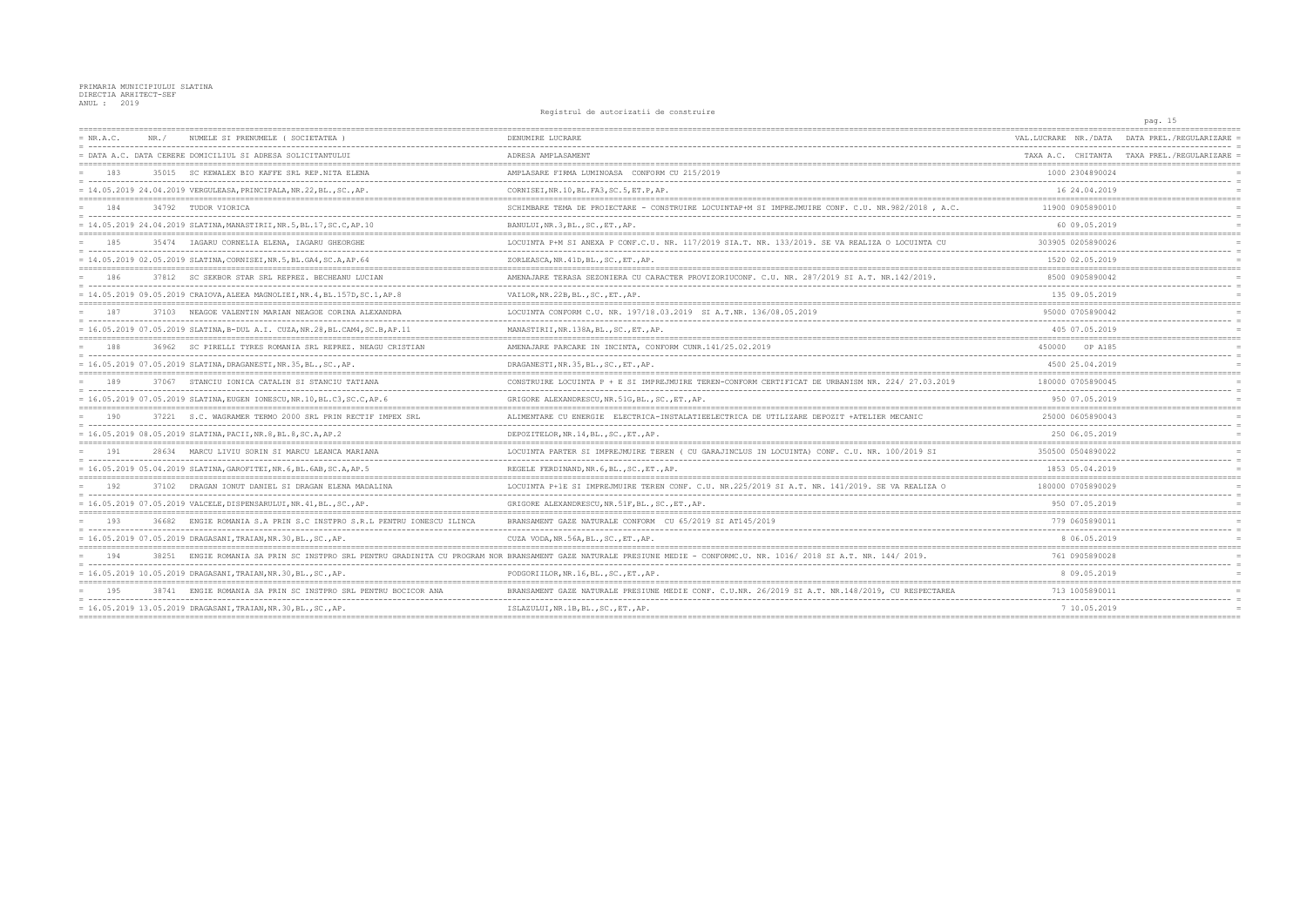|             |       |                                                                             | nographem do ducorredori do conservario                                                                                                                                     |                                                | pag. 16                                    |
|-------------|-------|-----------------------------------------------------------------------------|-----------------------------------------------------------------------------------------------------------------------------------------------------------------------------|------------------------------------------------|--------------------------------------------|
| $= NR.A.C.$ | NR. / | NUMELE SI PRENUMELE (SOCIETATEA                                             | DENUMIRE LUCRARE                                                                                                                                                            | VAL.LUCRARE NR./DATA                           | DATA PREL./REGULARIZARE                    |
|             |       | = DATA A.C. DATA CERERE DOMICILIUL SI ADRESA SOLICITANTULUI                 | ADRESA AMPLASAMENT                                                                                                                                                          |                                                | TAXA A.C. CHITANTA TAXA PREL./REGULARIZARE |
| 196         | 38749 |                                                                             | ENGIE ROMANIA SA PRIN SC INSTPRO SRL PENTRU TRANDAFIR LEONARD MARCEL BRANSAMENT GAZE NATURALE PRESIUNE REDUSA CONF.C.U. NR.13/2019 SI A.T. NR.147/2019, CU                  | 557 1005890008                                 |                                            |
|             |       | $= 16.05.2019 13.05.2019 DRAGASANI, TRAIAN, NR.30, BL., SC., AP.$           | GRIGORE ALEXANDRESCU, NR.1P, BL., SC., ET., AP.                                                                                                                             | 6 10.05.2019                                   |                                            |
| 197         | 40091 | SC OLT OIL SRL REPREZ. PRIN OLTEANU STELIAN                                 | REAMPLASARE COPERTINA SI MONTARE POMPA CONF. C.U.NR. 103/2019 SI A.T. NR. 161/2019, CU RESPECTAREA                                                                          | 15000 1505890052                               |                                            |
|             |       | = 20.05.2019 15.05.2019 SLATINA, ECATERINA TEODOROIU, NR.34, BL., SC., AP.  | ECATERINA TEODOROIU, NR. 34, BL., SC., ET., AP.                                                                                                                             | 150 15.05.2019                                 |                                            |
| 198         |       | 38130 POLCH MARIUS CATALIN WILHELM SI POLCH MARIA                           | CONSTRUIRE LOCUINTA SI IMPREJMUIRE TEREN - CONFORMCERTIFICAT DE URBANISM NR. 337/ 10.05.2018 SI AVIZ                                                                        | 139200 0905890043                              |                                            |
|             |       | = 21.05.2019 09.05.2019 SLATINA, DINU LIPATTI, NR.4, BL.6, SC.A, AP.16      | ALICE BOTEZ, NR.18B, BL., SC., ET., AP.                                                                                                                                     | 717 09.05.2019                                 |                                            |
| 199         |       | 38737 FLORICA MARIAN                                                        | GARAJ CONFORM C.U. NR. 236/27.03.2019 SI A.T.NR. 152/15.05.2019                                                                                                             | 15080 1305890003                               |                                            |
|             |       | = 21.05.2019 13.05.2019 SLATINA, RECEA, NR.12, BL., SC., AP.                | RECEA, NR.12, BL., SC., ET., AP.                                                                                                                                            | 150 13.05.2019                                 |                                            |
| 200         |       | 31442 CALARASU SILVIU SI CALARASU FLORENTINA CRISTINA                       | LOCUINTA PARTER SI IMPREJMUIRE TEREN CONF. C.U.NR. 260/2019 SI A.T. NR. 118/2019. SE VA CONSTRUI                                                                            | 285500 1604890002                              |                                            |
|             |       | = 21.05.2019 15.04.2019 SLATINA, STREHARETI, NR.40, BL., SC., AP.           | DEALUL VIILOR, NR.105, BL., SC., ET., AP.                                                                                                                                   | 1480 16.04.2019                                |                                            |
| 201         | 40009 | ENGIE ROMANIA SA PRIN SC INSTPRO SRL PENTRU FLOREA DRAGOS BOGDANEL          | BRANSAMENT GAZE NATURALE PRESIUNE REDUSA CONF.C.U. NR. 158/2019 SI A.T. NR. 156/2019, CU                                                                                    | 534 1505890049                                 |                                            |
|             |       | $= 21.05.2019 15.05.2019 DRAGASANI, TRAIAN, NR.30, BL., SC., AP.$           | ZAMBILELOR, NR. 7A, BL., SC., ET., AP.                                                                                                                                      | 6 15.05.2019                                   |                                            |
| 202         | 38743 | S.C ENGIE ROMANIA S.A PRIN S.C INSTPRO S.R.L PENTRU GULIE IONEI             | BRANSAMENT GAZE NATURALE PRESIUNE REDUSA- CONFORMCERTIFICAT DE URBANISM NR. 29/ 14.01.2019 SI AVIZ                                                                          | 713 1005890010                                 |                                            |
|             |       | = 21.05.2019 13.05.2019 DRAGASANI, TRAIAN, NR.30, BL., SC., AP.             | TUDOR VLADIMIRESCU, NR.151, BL., SC., ET., AP.                                                                                                                              | 7 10.05.2019                                   |                                            |
|             |       | ENGIE ROMANIA SA PRIN SC INSTPRO SRL PT. DRAGUSIN NICOLAE MIHAL             | BRANSAMENT GAZE NATURALE CONFORM CU 156/2019 SI AT154/2019                                                                                                                  | 1097 0805890047                                |                                            |
|             |       | $= 21.05.2019 09.05.2019 DRAGASANI, TRAIAN, NR.30, BL., SC., AP.$           | AGRICULTORULUI, NR. 70, BL., SC., ET., AP.                                                                                                                                  | 11 08.05.2019                                  |                                            |
| 2.04        | 38249 | S.C ENGIE ROMANIA S.A PRIN S.C INSTPRO S.R.L PENTRU ASSANI ABDUL            | RAH BRANSAMENT GAZE NATURALE PRESIUNE REDUSA- CONFORMCERTIFICAT DE URBANISM NR. 1017/ 07.12.2018 SI                                                                         | 615 0905890030                                 |                                            |
|             |       | $= 21.05.2019 10.05.2019 DRAGASANI, TRAIAN, NR.30, BL., SC., AP.$           | CAMPULUI, NR.12, BL., SC., ET., AP.                                                                                                                                         | 6 09.05.2019                                   |                                            |
| 205         |       |                                                                             | 38732 S.C DISTRIBUTIE ENERGIE OLTENIA S.A PRIN S.C INSLALLUC OAN S.R.L PEN ALIMENTARE CU ENERGIE ELECTRICA ATELIER AUTO -CONFORM CERTIFICAT DE URBANISM NR. 725/ 18.09.2018 | 4611 1303890042                                |                                            |
|             |       | = 23.05.2019 13.05.2019 CRAIOVA, CALEA SEVERINULUI, NR. 97, BL., SC., AP.   | TUNARI, NR.12B, BL., SC., ET., AP.                                                                                                                                          | 46 13.03.2019                                  |                                            |
| 206         |       | 40848 NICOLAE FLORIN GABRIEL SI NICOLAE MARINELA                            | LOCUINTA P+M CONFORM C.U. NR. 52/21.01.2019 SIA.T. NR. 159/20.05.2019                                                                                                       | 56700 1103890001                               |                                            |
|             |       | = 24.05.2019 17.05.2019 BALS, NICOLAE BALCESCU, NR.195, BL.M2, SC.1, AP.24  | ARCULUI, NR.78, BL., SC., ET., AP.                                                                                                                                          | 284 11.03.2019                                 |                                            |
| 207         | 38439 | SC DISTRIBUTIE ENERGIE OLTENIA PRIN SC ELECTRIC TOTAL SRL PENTRU            | TUD BRANSAMENT ELECTRIC TRIFAZAT CONF. C.U. NR.234/2019 SI A.T. NR.143/2019. BRANSAMENT ELECTRIC                                                                            | 756 1005890037                                 |                                            |
|             |       | $= 24.05.2019 10.05.2019$ CRAIOVA, CALEA SEVERINULUI, NR. 97, BL., SC., AP. | ELENA DOAMNA, NR. 2, BL., SC., ET., AP.                                                                                                                                     | 8 10.05.2019                                   |                                            |
| -208        |       | 39134 S.C ENGIE ROMANIA S.A PRIN S.C INSTPRO S.R.L PENTRU IFRIM MARIANA     | BRANSAMENT GAZE NATURALE PRESIUNE REDUSA- CONFORMCERTIFICAT DE URBANISM                                                                                                     | 1209 1305890053                                |                                            |
|             |       | $= 24.05.2019 13.05.2019 DRAGASANI, TRAIAN, NR.30, BL., SC., AP.$           | LACULUI, NR.51A, BL., SC., ET., AP.                                                                                                                                         | 12 13.05.2019<br>.____________________________ |                                            |
|             |       |                                                                             |                                                                                                                                                                             |                                                |                                            |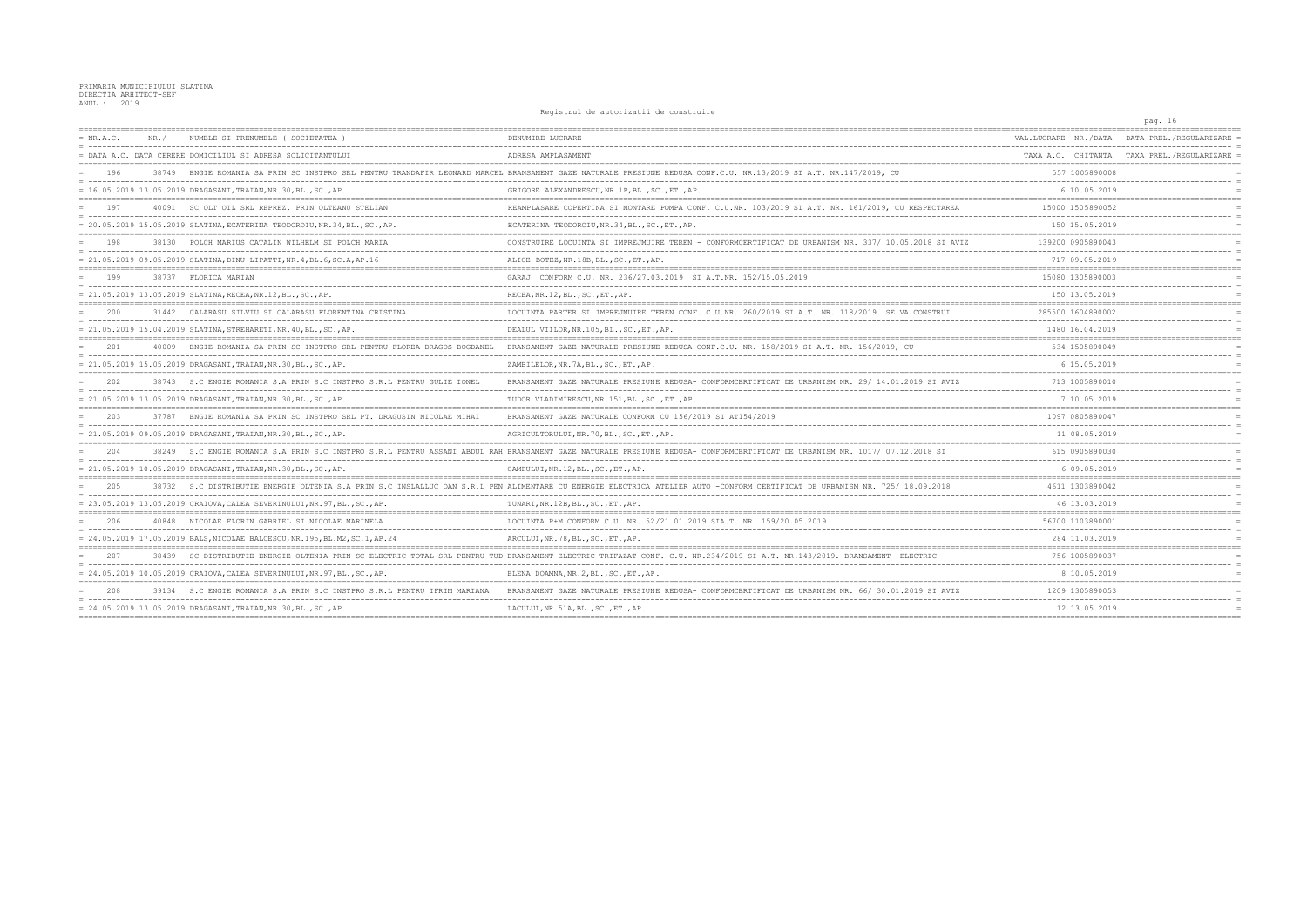|             |       |                                                                                                                                 | nogrocraf at adoptination at comporate                                                                                                                                      |                      | pag. 17                                    |
|-------------|-------|---------------------------------------------------------------------------------------------------------------------------------|-----------------------------------------------------------------------------------------------------------------------------------------------------------------------------|----------------------|--------------------------------------------|
| $= NR.A.C.$ | NR. / | NUMELE SI PRENUMELE ( SOCIETATEA                                                                                                | DENUMIRE LUCRARE                                                                                                                                                            | VAL.LUCRARE NR./DATA | DATA PREL./REGULARIZARE                    |
|             |       | = DATA A.C. DATA CERERE DOMICILIUL SI ADRESA SOLICITANTULUI                                                                     | ADRESA AMPLASAMENT                                                                                                                                                          |                      | TAXA A.C. CHITANTA TAXA PREL./REGULARIZARE |
| 209         |       | 38746 S.C ENGIE ROMANIA S.A PRIN S.C INSTPRO S.R.L PENTRU OTEA SILVIA                                                           | BRANSAMENT GAZE NATURALE PRESIUNE REDUSA CONFORMCERTIFICAT DE URBANISM NR. 194/ 14.03.2019 SI AVIZ                                                                          | 1455 1005890009      |                                            |
|             |       | = 24.05.2019 13.05.2019 DRAGASANI, TRAIAN, NR.30, BL., SC., AP.                                                                 | ARCULUI, NR. 60A, BL., SC., ET., AP.                                                                                                                                        | 15 10.05.2019        |                                            |
| 210         | 40130 | PRIMARIA MUNICIPIULUI SLATINA REPREZ. CONSTANTIN CRISTIAN CISMARU                                                               | SPRIJINIREA EFICIENTEI ENERGETICE A GESTIONARIIINTELIGENTE A ENERGIEI, LA BLOCURILE DE LOCUIT DIN                                                                           | 607739               |                                            |
|             |       | = 27.05.2019 16.05.2019 SLATINA, MIHAIL KOGALNICEANU, NR.1, BL., SC., AP.                                                       | ALEEA BRADULUI, NR. 4, BL. C4, SC. A, ET., AP.                                                                                                                              | $\Omega$             |                                            |
| 211         | 40129 | PRIMARIA MUNICIPIULUI SLATINA REPREZ. CONSTANTIN CRISTIAN CISMARU                                                               | SPRIJINIREA EFICIENTEI ENERGETICE A GESTIONARIIINTELIGENTE A ENERGIEI, LA BLOCURILE DE LOCUIT DIN                                                                           | 735795               |                                            |
|             |       | = 27.05.2019 16.05.2019 SLATINA, MIHAIL KOGALNICEANU, NR.1, BL., SC., AP.                                                       | SERG. MAJ. DOROBANTU C-TIN, NR. 13, BL. C1, SC. A, ET., AP.                                                                                                                 |                      |                                            |
| 212         |       | 40131 PRIMARIA MUNICIPIULUI SLATINA REPREZ. CONSTANTIN CRISTIAN CISMARU                                                         | SPRIJINIREA EFICIENTEI ENERGETICE A GESTIONARIIINTELIGENTE A ENERGIEI, LA BLOCURILE DE LOCUIT DIN                                                                           | 818124               |                                            |
|             |       | = 27.05.2019 16.05.2019 SLATINA, MIHAIL KOGALNICEANU, NR.1, BL., SC., AP                                                        | ARCULUI, NR.2, BL.3B, SC., ET., AP.                                                                                                                                         |                      |                                            |
| 213         |       |                                                                                                                                 | 40121 PRIMARIA MUNICIPIULUI SLATINA - REPREZ. PRIN CONSTANTIN CRISTIAN CIS SPRIJINIREA EFICIENTEI ENERGETICE A GESTIONARIIINTELIGENTE A ENERGIEI LA BLOCURILE DE LOCUIT DIN | 456610               |                                            |
|             |       | = 27.05.2019 16.05.2019 SLATINA, MIHAIL KOGALNICEANU, NR.1, BL., SC., AP.                                                       | CRIZANTEMEI, NR. 4, BL. 4A, SC. A, ET., AP.                                                                                                                                 | $\Omega$             |                                            |
| 214         | 40117 |                                                                                                                                 | PRIMARIA MUNICIPIULUI SLATINA - REPREZ, PRIN CONSTANTIN CRISTIAN CIS SPRIJINIREA EFICIENTEI ENERGETICE A GESTIONARIIINTELIGENTE A ENERGIEI LA BLOCURILE DE LOCUIT DIN       | 756069               |                                            |
|             |       | = 27.05.2019 16.05.2019 SLATINA, MIHAIL KOGALNICEANU, NR.1, BL., SC., AP.                                                       | CIREASOV, NR. 17C, BL. 21C, SC. AB, ET., AP.                                                                                                                                |                      |                                            |
| 215         | 40119 | PRIMARIA MUNICIPIULUI SLATINA - REPREZ. PRIN CONSTANTIN CRISTIAN CIS SPRIJINIREA EFICIENTEI ENERGETICE A GESTIONARIIINTELIGENTE |                                                                                                                                                                             | 879468               |                                            |
|             |       | = 27.05.2019 16.05.2019 SLATINA, MIHAIL KOGALNICEANU, NR.1, BL., SC., AP.                                                       | CIREASOV, NR. 17, BL. 21, SC. AB, ET., AP.                                                                                                                                  | $\Omega$             |                                            |
| 216         |       | 40123 PRIMARIA MUNICIPIULUI SLATINA REPREZ. CISMARU CONSTANTIN                                                                  | SPRIJINIREA EFICIENTEI ENERGETICE A GESTIONARIIINTELIGENTE A ENERGIEI LA BLOCURILE DE LOCUIT DIN                                                                            | 748107               |                                            |
|             |       | = 27.05.2019 16.05.2019 SLATINA, MIHAIL KOGALNICEANU, NR.1, BL., SC., AP.                                                       | CRIZANTEMEI, NR. 4, BL. 4D, SC. A, ET., AP.                                                                                                                                 | $\circ$              |                                            |
| 2.17        |       |                                                                                                                                 | 40115 PRIMARIA MUNICIPIULUI SLATINA - REPREZ. PRIN CONSTANTIN CRISTIAN CIS SPRIJINIREA EFICIENTEI ENERGETICE A GESTIONARIIINTELIGENTE A ENERGIEI LA BLOCURILE DE LOCUIT DIN | 564285               |                                            |
|             |       | = 27.05.2019 16.05.2019 SLATINA, MIHAIL KOGALNICEANU, NR.1, BL., SC., AP.                                                       | CIREASOV, NR. 17D, BL. 21D, SC. A, ET., AP.                                                                                                                                 |                      |                                            |
| 218         |       | 40125 PRIMARIA MUNICIPIULUI SLATINA REPREZ. CISMARU CONSTANTIN                                                                  | SPRIJINIREA EFICIENTEI ENERGETICE A GESTIONARIIINTELIGENTE A ENERGIEI LA BLOCURILE DE LOCUIT DIN                                                                            | 482962               |                                            |
|             |       | = 27.05.2019 16.05.2019 SLATINA, MIHAIL KOGALNICEANU, NR.1, BL., SC., AP.                                                       | CRIZANTEMEI, NR. 4, BL. 4C, SC. A, ET., AP.                                                                                                                                 |                      |                                            |
| 219         | 40127 | PRIMARIA MUNICIPIULUI SLATINA REPREZ. CISMARU CONSTANTIN                                                                        | SPRIJINIREA EFICIENTEI ENERGETICE A GESTIONARIIINTELIGENTE A ENERGIEI LA BLOCURILE DE LOCUIT DIN                                                                            | 446600               |                                            |
|             |       | = 27.05.2019 16.05.2019 SLATINA, MIHAIL KOGALNICEANU, NR.1, BL., SC., AP                                                        | B-DUL A.I. CUZA, NR.50, BL.D17, SC.A, ET., AP.                                                                                                                              |                      |                                            |
| 220         | 41641 | STANCIU LUIGI CONSTANTIN SI STANCIU MINODORA                                                                                    | LOCUINTA P+1E SI IMPREJMUIRE TEREN CONF. C.U. NR.22/2019 SI A.T. NR. 169/2019. SE                                                                                           | 336050 2105890067    |                                            |
|             |       | = 29.05.2019 21.05.2019 SLATINA, GLADIOLEI, NR.4, BL.6BIS, SC.A, AP.5                                                           | ALEEA POET FLORIN DUMITRANA.NR.16.BLSCETAP.                                                                                                                                 | 1731 21.05.2019      |                                            |
| 221         |       | 41199 FLORESCU FILOFTEIA                                                                                                        | IMPEJMUIRE TEREN IN LUNGIME DE 65,14ML SIINALTIMEA MAXIMA 2M CONFORM CU                                                                                                     | 9180 2005890051      |                                            |
|             |       | = 29.05.2019 20.05.2019 SLATINA, ISLAZULUI, NR.29, BL., SC., AP.                                                                | ISLAZULUI, NR.29, BL., SC., ET., AP.                                                                                                                                        | 92 20.05.2019        |                                            |